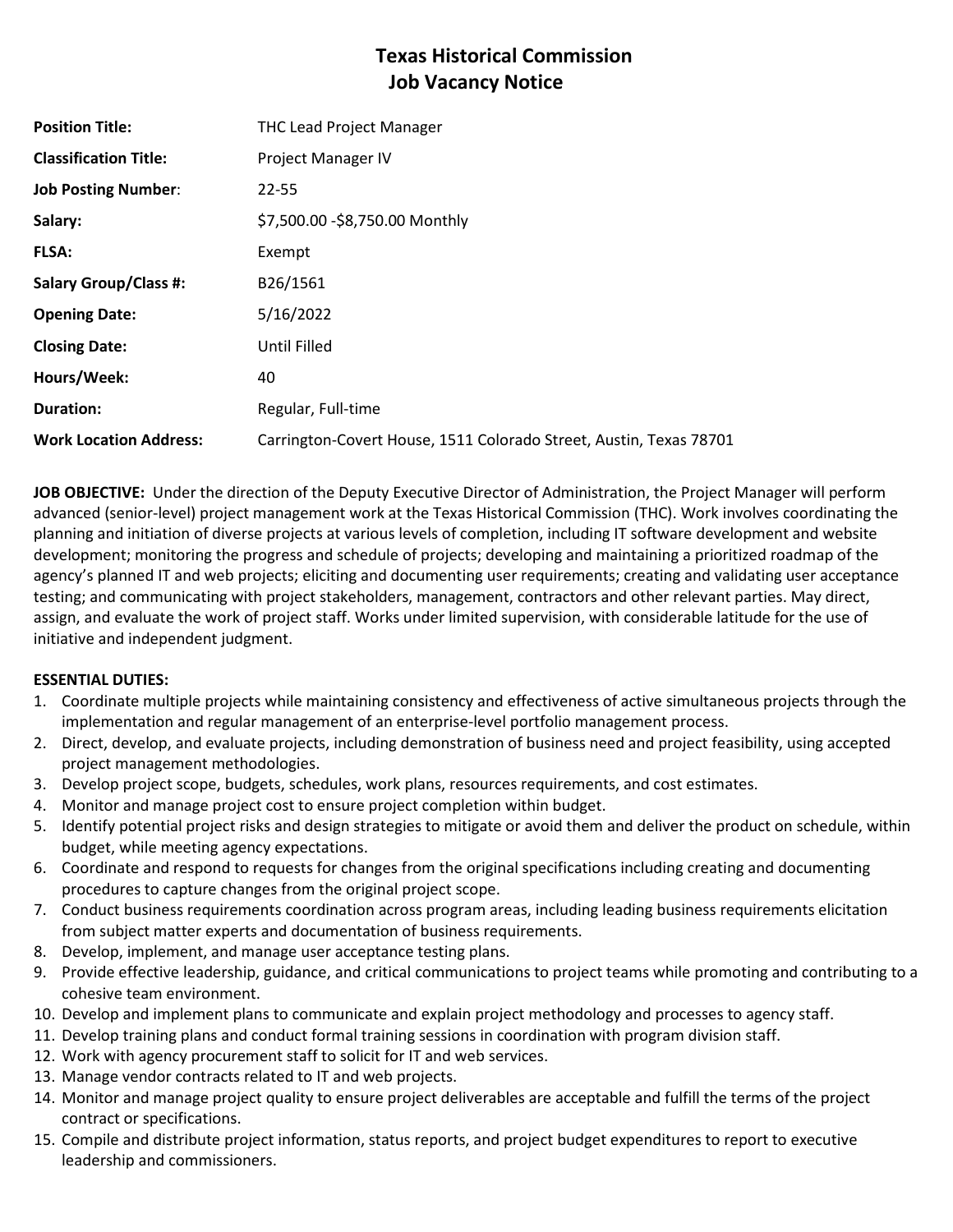- 16. Coordinate and respond to requests for changes from the original specifications including creating and documenting procedures to capture changes from the original project scope.
- 17. Provide regular updates to management, project teams, and others of project status and related issues.
- 18. May assist with the development of continuity of operations planning and disaster recovery planning.
- 19. May direct, assign, and evaluate the work of project staff.
- 20. Adhere to established work schedule with regular attendance.
- 21. Follow all THC safety guidelines/procedures and ethics requirements.

## **NON-ESSENTIAL DUTIES:**

22. Perform other duties as assigned.

## **QUALIFICATIONS/REQUIREMENTS (The application must specifically state how each of the following qualifications are met):**

- Graduation from an accredited four-year college or university (or Project Management Professional (PMP) Certification may substitute for a degree);
- Minimum four years of Project Management experience to include preparation of project related documentation, planning and managing project activities, and the implementation of projects and maintenance activities;
- Experience eliciting and documenting user requirements;
- Experience developing and managing user acceptance test plans;
- Experience serving as a lead in a project management environment;
- Experience with Agile delivery methodologies;
- Experience managing vendor contracts and relationships;
- Valid driver's license, acceptable driving record and ability to drive a state vehicle; and
- Required to travel up to 10% of the work period.

### **PREFER:**

- Experience developing and maintaining an enterprise-level project portfolio process with multiple stakeholders;
- Experience managing web development and design projects;
- Experience managing mobile application development projects;
- Master's degree with major coursework or significant experience in Project Management; and
- Project Management Professional (PMP) certification.

## **KNOWLEDGE, SKILLS, AND ABILITIES:**

- Knowledge of project management theories and practices applicable to limited-scope projects; of systems and procedures used to evaluate a third-party vendor's performance; and of local, state, and federal laws and regulations relevant to the administration of the project undertaken;
- Skill in project management monitoring and in the use of a computer and applicable software;
- Excellent verbal and written communication, human relations, and organizational skills;
- Skill in effective public speaking;
- Skill in providing customer service excellence to both internal and external customers;
- Skill in using computers and applicable software;
- Ability to exercise sound judgment in making critical decisions, to analyze complex information and develop plans to address identified issues, to demonstrate negotiation and facilitation skills, to identify project risks, to prepare reports and charts, to communicate effectively, and to assign duties and responsibilities and coordinate the work of project staff;
- Ability to assess project feasibility;
- Ability to analyze problems, evaluate alternatives and recommend effective solutions;
- Ability to process information in a logical manner and to assess validity;
- Ability to work in a setting requiring self-motivation/cooperative decision-making and to work effectively with diverse groups of people;
- Ability to work effectively under pressure and meet strict deadlines while maintaining extreme attention to detail;
- Ability to multi-task in a fast-paced environment;
- Ability to adapt successfully and quickly to change and deliver quality results in a timely manner;
- Ability to plan, organize and work independently, as well as within a team environment;